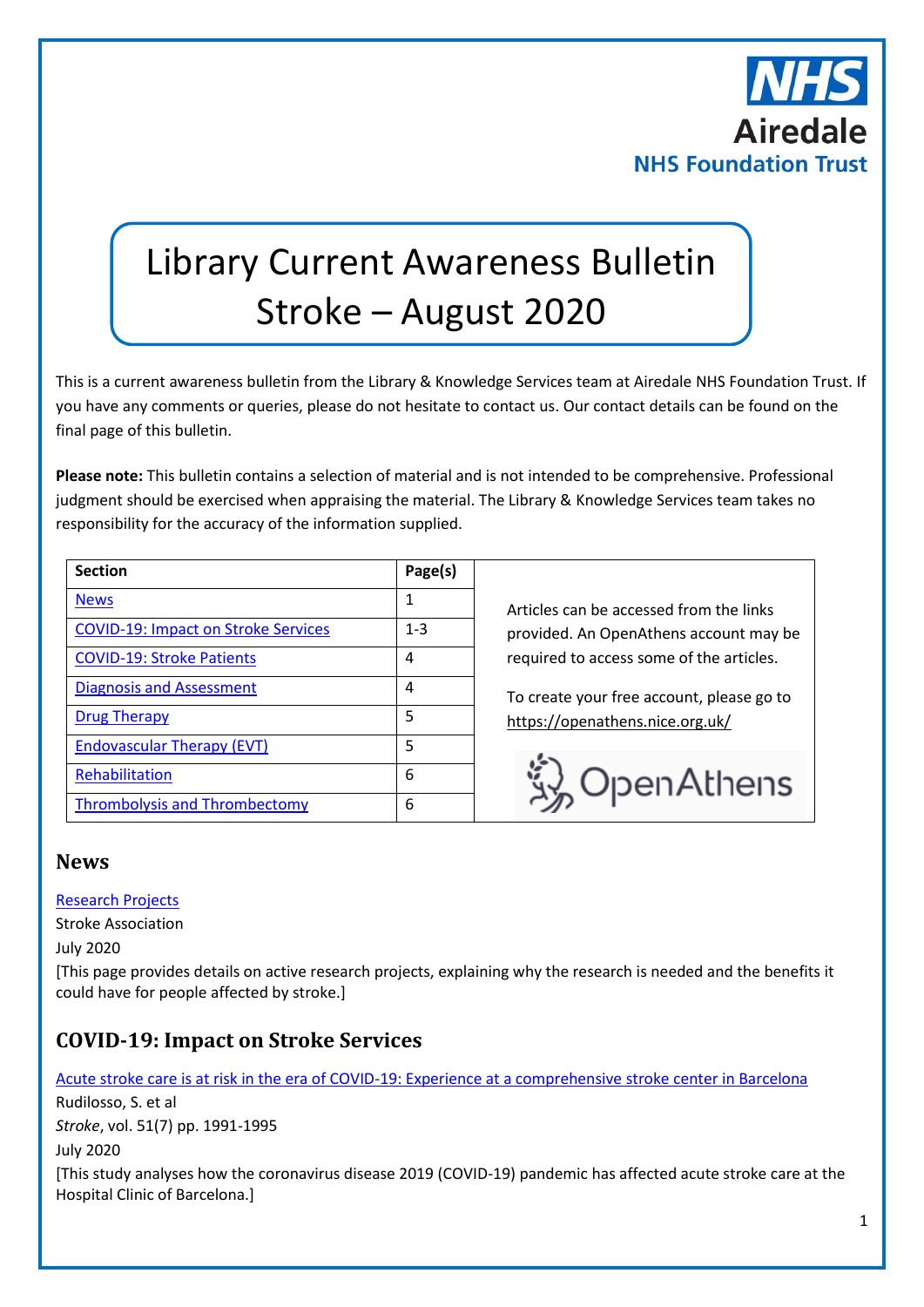#### [Break in the stroke chain of survival due to COVID-19](https://www.ncbi.nlm.nih.gov/pmc/articles/PMC7282408/)

Montaner, J. et al

*Stroke*, vol. 51(8) pp. 2307-2314

August 2020

["A descriptive analysis of acute stroke care activity before and after the COVID-19 outbreak is given for a stroke network in southern Europe. To quantify the impact of the pandemic, the number of stroke code activations, ambulance transfers, consultations through telestroke, stroke unit admissions, and reperfusion therapy times and rates are described in temporal relationship with the rising number of COVID-19 cases in the region."]

## Collateral damage – [Impact of pandemic on stroke emergency services](https://www.strokejournal.org/article/S1052-3057(20)30406-7/pdf)

Desai, S.M. et al

*Journal of Stroke and Cerebrovascular Diseases*, vol. 29(8)

August 2020

[This study aimed to understand the impact of the COVID-19 pandemic on the utilisation of stroke emergency services at a single comprehensive stroke centre in the city of Pittsburgh, US.]

## [Decline in stroke presentations during COVID-19 surge](https://www.ncbi.nlm.nih.gov/pmc/articles/PMC7309646/)

Uchino, K. et al *Stroke*, vol. 51(8) pp. 2544-2547

August 2020

[Using data from a health system with 19 emergency departments in northeast Ohio, US, the authors aimed to investigate the acute stroke presentations during the coronavirus disease 2019 (COVID-19) pandemic. The variables included were total daily stroke alerts across the hospital emergency departments, thrombolysis, time to presentation, stroke severity, time from door-to-imaging, time from door-to-needle in thrombolysis, and time from door-to-puncture in thrombectomy.]

[Decrease in hospital admissions for transient ischemic attack, mild, and moderate stroke during the COVID-19 era](https://www.ncbi.nlm.nih.gov/pmc/articles/PMC7302100/)

Diegoli, H. et al

*Stroke*, vol. 51(8) pp. 2315-2321

August 2020

[This study investigated the impact of the COVID-19 pandemic in stroke admissions in Joinville, Brazil. Patients admitted after the onset of COVID-19 restrictions in the city (defined as March 17, 2020) were compared with those admitted in 2019. The differences between stroke incidence, types, severity, reperfusion therapies, and time from stroke onset to admission were analysed. Statistical tests were also performed to compare the 30 days before and after COVID-19 to the same period in 2019.]

[Delayed presentation of acute ischemic strokes during the COVID-19 crisis](https://jnis.bmj.com/content/neurintsurg/12/7/639.full.pdf)

Schirmer, C.M. et al

*Journal of Neurointerventional Surgery*, vol. 12(7) pp. 639-642

July 2020

[This study aimed to identify whether there was a delay in presentation for acute ischemic stroke patients in the first month of the pandemic in the US. The timing and severity of the presentation was analysed in the baseline period from February to March 2019 and results were compared with the timeframe of February and March 2020.]

[Effect of lockdown on the management of ischemic stroke: an Italian experience from a COVID hospital](https://link.springer.com/content/pdf/10.1007/s10072-020-04545-9.pdf)

Frisullo, G. et al *Neurological Sciences*, vol. 41(9) pp. 2309-2313 September 2020

[This observational cohort study aimed to evaluate the impact of the lockdown measures on the quality of prehospital and in-hospital care of patients with acute ischemic stroke.]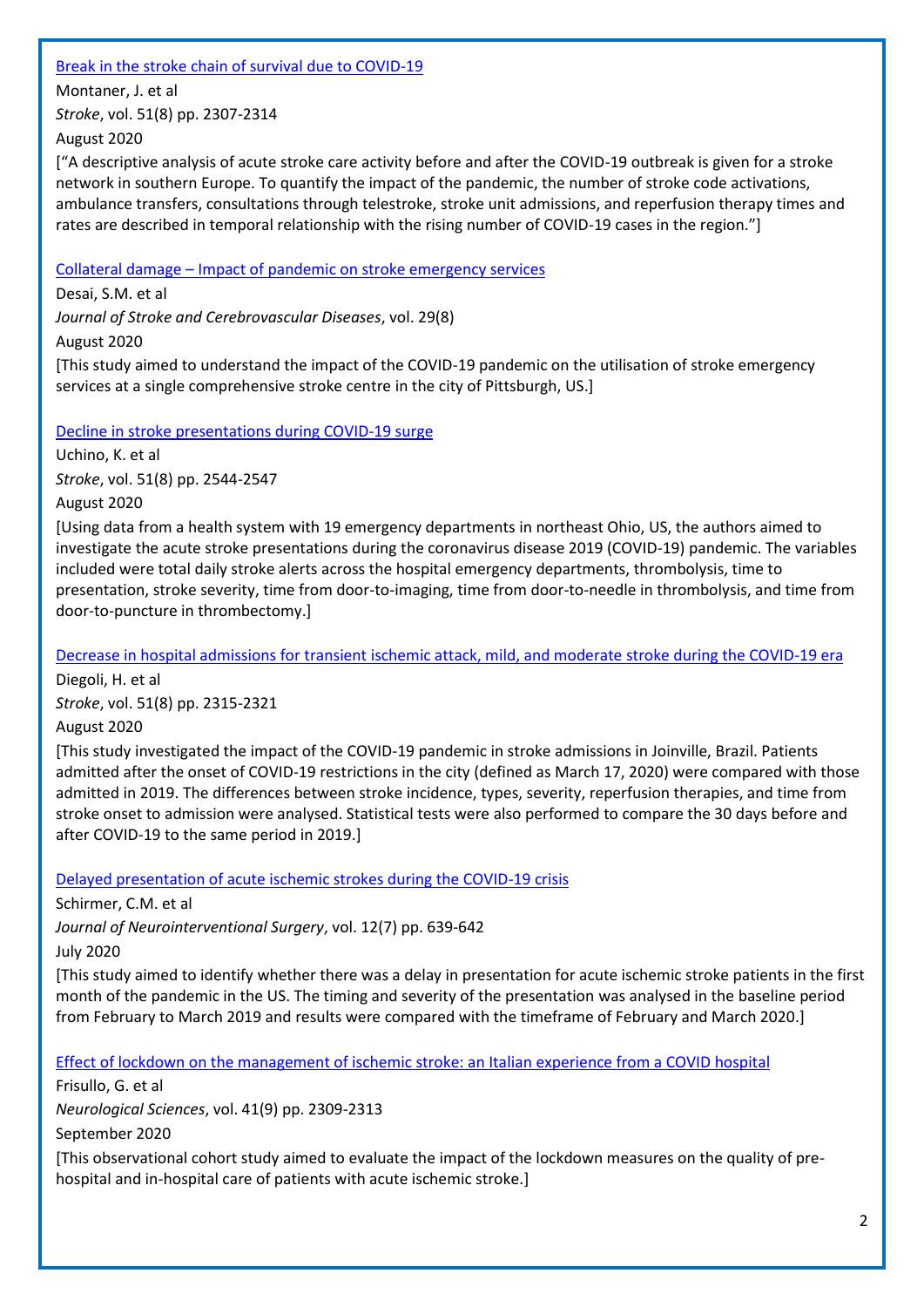#### [Falling stroke rates during COVID-19 pandemic at a comprehensive stroke center](https://www.strokejournal.org/article/S1052-3057(20)30361-X/pdf)

Siegler, J.E. et al

*Journal of Stroke and Cerebrovascular Diseases*, vol. 29(8)

August 2020

[An exploratory single centre analysis was conducted to estimate the change in number of new stroke diagnoses and evaluate the reasons for this change during the COVID-19 pandemic at a tertiary care centre in New Jersey, US.]

Has COVID-[19 played an unexpected "stroke" on the chain of survival?](https://www.jns-journal.com/article/S0022-510X(20)30225-2/fulltext)

Naccarato, M. et al

*Journal of the Neurological Sciences*, vol. 414

July 2020

[This study aimed to evaluate the effects of the COVID-19 pandemic on stroke management during the first month of lockdown in Italy. The authors describe the emergency structured pathway adopted by an Italian University Hub Stroke Unit in the cross-border Italy-Slovenia area.]

[Impact of the COVID-19 epidemic on stroke care and potential solutions](https://www.ncbi.nlm.nih.gov/pmc/articles/PMC7258753/)

Zhao, J. et al

*Stroke*, vol. 51(7) pp. 1996-2001

July 2020

["Data from the Big Data Observatory Platform for Stroke of China consisting of 280 hospitals across China demonstrated a significant drop in the number of cases of thrombolysis and thrombectomy. We designed a survey to investigate the major changes during the COVID-19 outbreak and potential causes of these changes. The survey was distributed to the leaders of stroke centers in these 280 hospitals."]

Optimization of resources and [modifications in acute ischemic stroke care in response to the global COVID-19](https://www.strokejournal.org/article/S1052-3057(20)30398-0/pdf)  [pandemic](https://www.strokejournal.org/article/S1052-3057(20)30398-0/pdf)

Ford, T. et al

*Journal of Stroke and Cerebrovascular Diseases*, vol. 29(8)

August 2020

["Boston Medical Center has been particularly affected due to the underserved patient population we care for and the increased risk of ischemic stroke in patients with COVID-19 infection. Methods: We present protocol modifications developed to manage patients with acute ischemic stroke in a safe and effective manner while prioritizing judicious use of personal protective equipment and intensive care unit resources."]

Stroke priorities during COVID-19 [outbreak: acting both fast and safe](https://www.strokejournal.org/article/S1052-3057(20)30328-1/pdf)

Pedicelli, A. et al

*Journal of Stroke and Cerebrovascular Diseases*, vol. 29(8)

August 2020

[This article analyses the current evidence on COVID-19 in the context of acute ischemic stroke and describes the model of behaviour being put into action to maintain a stroke pathway which is rapid for the patient and safe for the healthcare professionals.]

[Telestroke in the time of COVID-19: The Mayo Clinic experience](https://www.mayoclinicproceedings.org/article/S0025-6196(20)30606-6/pdf)

Huang, J.F. et al *Mayo Clinic Proceedings*, vol. 95(8) pp. 1704-1708 August 2020

["To date, the effects of any pandemic on telestroke service lines have not been described. The purpose of this crosssectional analysis of telestroke activations in the 30 days before and after the declaration of the COVID-19 pandemic is to describe the difference in case volumes of telestroke activations, the characteristics of patients, and treatment recommendations between the 2 time frames."]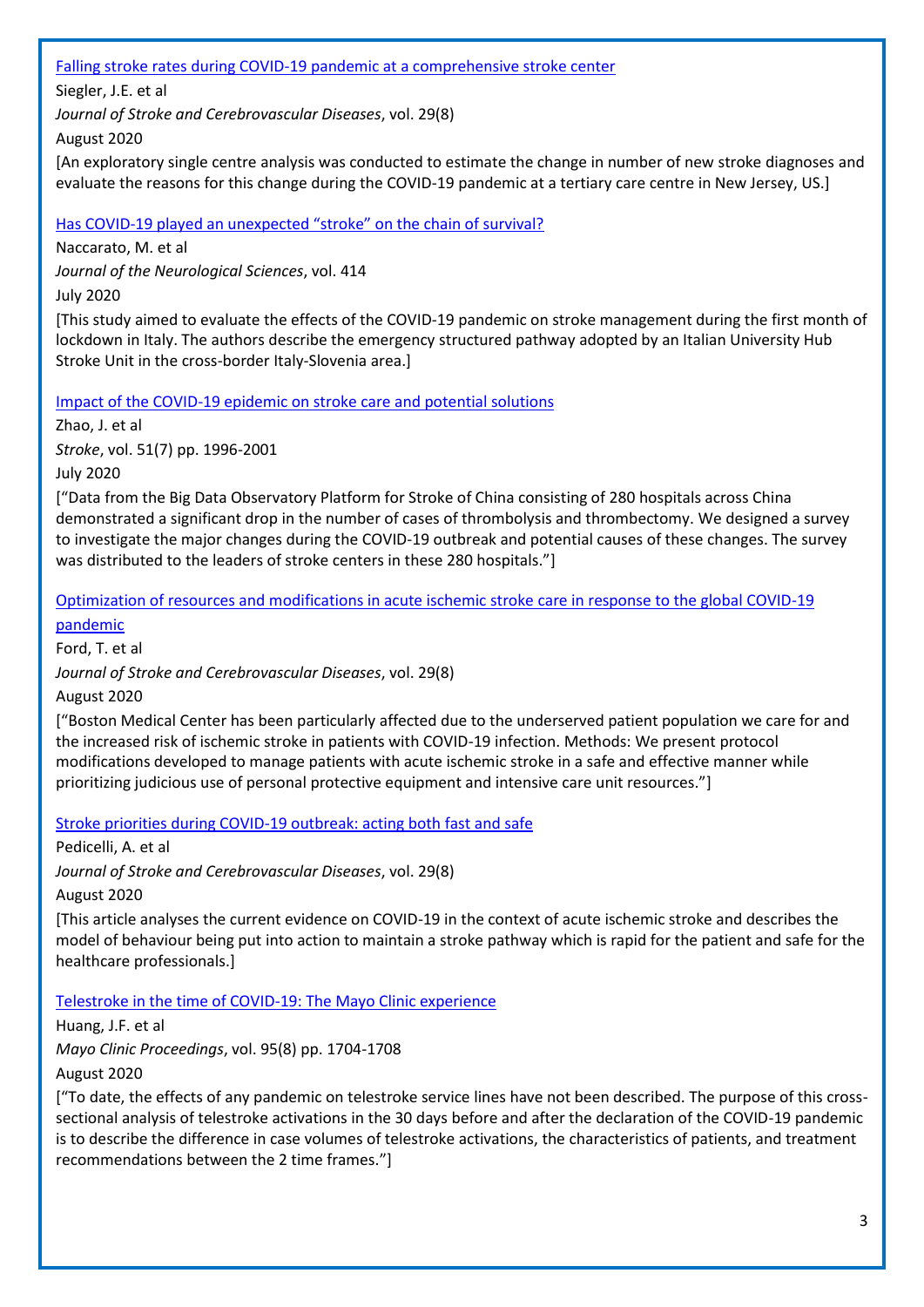## <span id="page-3-0"></span>**COVID-19: Stroke Patients**

[Clinical characteristics and outcomes of COVID-19 patients with a history of stroke in Wuhan, China](https://www.ncbi.nlm.nih.gov/pmc/articles/PMC7282412/)

#### Qin, C. et al

*Stroke*, vol. 51(7) pp. 2219-2223

July 2020

["The aim of this study was to describe specific clinical characteristics and outcomes of patients with COVID-19 with a history of stroke. Methods: All the confirmed cases of COVID-19 at Tongji Hospital from January 27 to March 5, 2020, were included in our cohort study. Clinical data were analyzed and compared between patients with and without a history of stroke."]

[Incidental COVID-19 related lung apical findings on stroke CTA during the COVID-19 pandemic](https://jnis.bmj.com/content/neurintsurg/12/7/669.full.pdf)

Kihira, S. et al

*Journal of Neurointerventional Surgery*, 12(7) pp. 669-672 July 2020

["In this retrospective multicenter institutional review board-approved study, assessment was made of CTA findings of code patients who had a stroke [n = 118] between March 16 and April 5, 2020 at six hospitals across New York City. Demographic data, comorbidities, COVID-19 status, and neurological findings were collected. Assessment of COVID-19 related lung findings on CTA was made blinded to COVID-19 status. Incidence rates of COVID-19 related apical findings were assessed in all code patients who had a stroke and in patients with a stroke confirmed by imaging."]

[Management of acute ischemic stroke in patients with COVID-19 infection: report of an international panel](https://journals.sagepub.com/doi/pdf/10.1177/1747493020923234)

Qureshi, A.I. et al

*International Journal of Stroke*, vol. 15(5) pp. 540-554

July 2020

[The authors present a comprehensive set of practice implications for clinicians caring for adult patients with acute ischemic stroke with confirmed or suspected COVID-19 infection.]

[SARS-CoV-2 and stroke in a New York healthcare system](https://www.ncbi.nlm.nih.gov/pmc/articles/PMC7258764/)

Yaghi, S. et al *Stroke*, vol. 51(7) pp. 2002-2011 July 2020

[The authors note there is mounting evidence that patients affected by the illness may develop clinically significant coagulopathy with thromboembolic complications including ischemic stroke. Acknowledging that there is limited data on the clinical characteristics, stroke mechanism, and outcomes of patients who have a stroke and COVID-19, they conducted a retrospective cohort study of consecutive patients with ischemic stroke hospitalised, between March 15, 2020, and April 19, 2020, within a major health system in New York. The clinical characteristics of stroke patients with a concurrent diagnosis of COVID-19 were compared to stroke patients without COVID-19 (contemporary controls).]

[Treatment of acute ischemic stroke due to large vessel occlusion with COVID-19: Experience from Paris](https://www.ncbi.nlm.nih.gov/pmc/articles/PMC7282400/)

Escalard, S.M. et al *Stroke*, vol. 51(8) pp. 2540-2543 August 2020 [The authors report their initial experience in the treatment of acute ischemic stroke with large vessel occlusion in patients with COVID-19.]

## <span id="page-3-1"></span>**Diagnosis and Assessment**

[Atrial fibrillation trial to evaluate real-world procedures for their utility in helping to lower stroke events: A](https://journals.sagepub.com/doi/full/10.1177/1747493020938297) 

[randomized clinical trial](https://journals.sagepub.com/doi/full/10.1177/1747493020938297) Huang, W-Y. et al *International Journal of Stroke* July 2020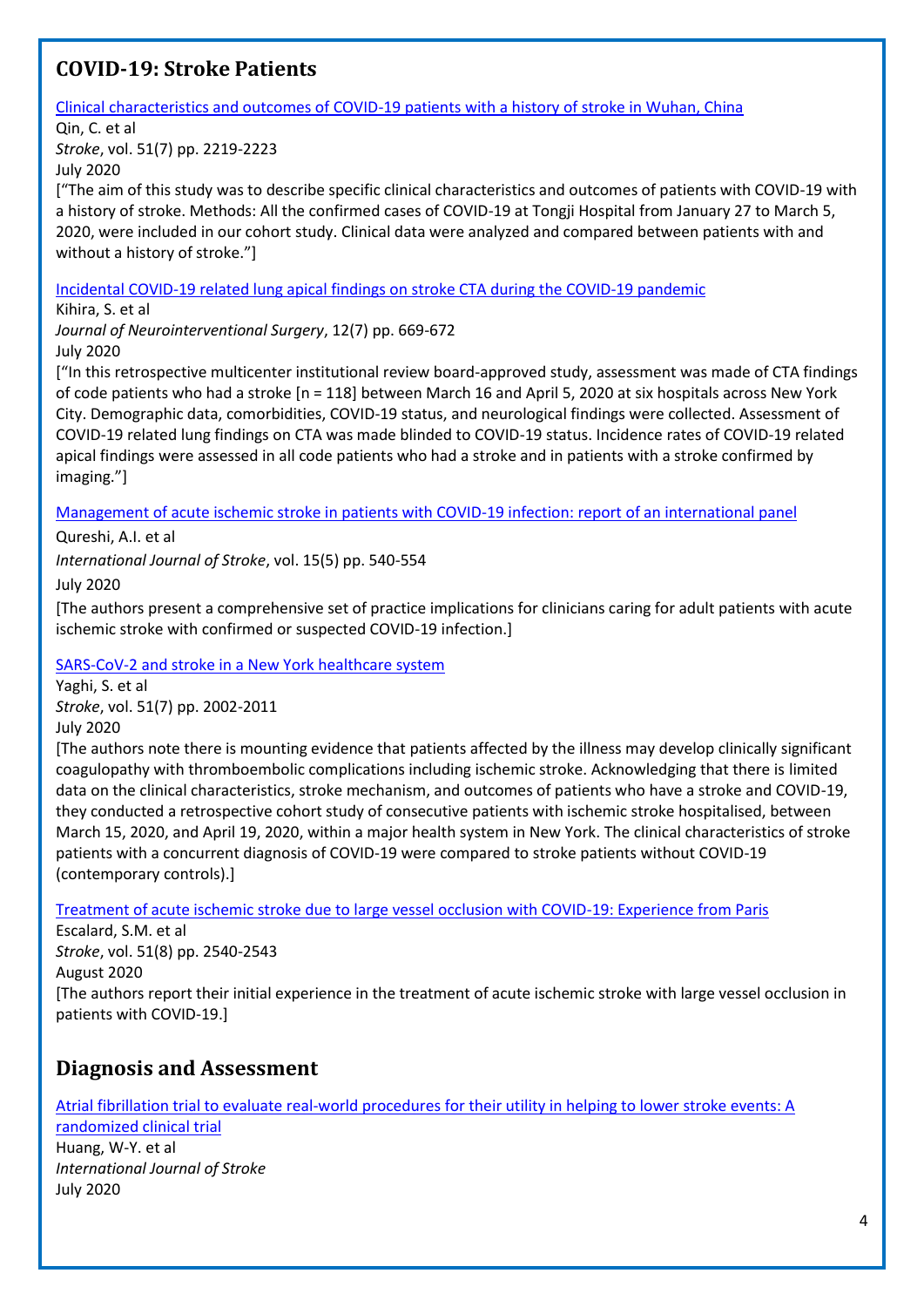[This randomised controlled trial compared the detection rates of paroxysmal atrial fibrillation between serial electrocardiograms and 24-h Holter from October 2015 to October 2018 at six hospitals in Taiwan. Eligible participants were acute ischemic stroke patients with aged ≥65 years, with no history of atrial fibrillation or any presence of atrial fibrillation on baseline electrocardiogram at admission. The primary outcome was newly detected electrocardiogram in the serial electrocardiograms and 24-h Holter group.]

## <span id="page-4-0"></span>**Drug Therapy**

[Blood transfusion for preventing primary and secondary stroke in people with sickle cell disease](https://www.cochranelibrary.com/cdsr/doi/10.1002/14651858.CD003146.pub4/full?highlightAbstract=stroke%7Cstrok)

Estcourt, L.J. et al

*Cochrane Systematic Review – Intervention*

#### July 2020

[This is an update of a Cochrane Review first published in 2002, and last updated in 2017. The review aims to assess risks and benefits of chronic blood transfusion regimens in people with sickle cell disease for primary and secondary stroke prevention (excluding silent cerebral infarcts). Five trials (660 participants) published between 1998 and 2016 were included. Four of these trials were terminated early. The vast majority of participants had the haemoglobin (Hb)SS form of sickle cell disease. The quality of the evidence was very low to moderate across different outcomes according to GRADE methodology. This was due to the trials being at a high risk of bias due to lack of blinding, indirectness and imprecise outcome estimates.]

## [Cerebrolysin for acute ischaemic stroke](https://www.cochranelibrary.com/cdsr/doi/10.1002/14651858.CD007026.pub6/full?highlightAbstract=stroke%7Cstrok)

Ziganshina, L.E. et al *Cochrane Systematic Review – Intervention* July 2020

[This is an update of a review first published in 2010 and last updated in 2017. The review aims to assess the benefits and harms of Cerebrolysin for treating acute ischaemic stroke. Seven RCTs (1,601 participants) met the inclusion criteria of the review. In this update the reviewers re‐evaluated risk of bias through identification, examination, and evaluation of study protocols and judged it to be low, unclear, or high across studies.]

[Hemorrhagic stroke and anticoagulation in COVID-19](https://www.strokejournal.org/article/S1052-3057(20)30402-X/pdf)

Dogra, S. et al *Journal of Stroke and Cerebrovascular Diseases*, vol. 29(8) August 2020 [This is a retrospective study of 33 patients, positive for COVID-19 with neuroimaging-documented intracranial haemorrhage, examining anticoagulation use in this population.]

## [Multiple versus fewer antiplatelet agents for preventing early recurrence after ischaemic stroke or transient](https://www.cochranelibrary.com/cdsr/doi/10.1002/14651858.CD009716.pub2/full?highlightAbstract=stroke%7Cstrok)

[ischaemic attack](https://www.cochranelibrary.com/cdsr/doi/10.1002/14651858.CD009716.pub2/full?highlightAbstract=stroke%7Cstrok) Naqvi, I.A. et al *Cochrane Systematic Review – Intervention* August 2020

[This review aimed to determine the effectiveness and safety of initiating, within 72 hours after an ischaemic stroke or TIA, multiple antiplatelet agents versus fewer antiplatelet agents to prevent stroke recurrence. The analysis explores the evidence for different drug combinations. 15 RCTs with a total of 17,091 participants are included.]

# <span id="page-4-1"></span>**Endovascular Therapy (EVT)**

[Acute Stroke Management During the COVID-19 Pandemic: Does confinement impact eligibility for endovascular](https://www.ncbi.nlm.nih.gov/pmc/articles/PMC7340133/)  [therapy?](https://www.ncbi.nlm.nih.gov/pmc/articles/PMC7340133/) Hajdu, S.D. et al *Stroke*, vol. 51(8) pp. 2593-2596 August 2020 ["The purpose of our study was to determine the effect on EVT for patients with acute ischemic stroke during the COVID-19 confinement. In this retrospective, observational study, data were collected from November 1, 2019, to April 15, 2020, at 17 stroke centers in countries where confinement measures have been in place since March 2020